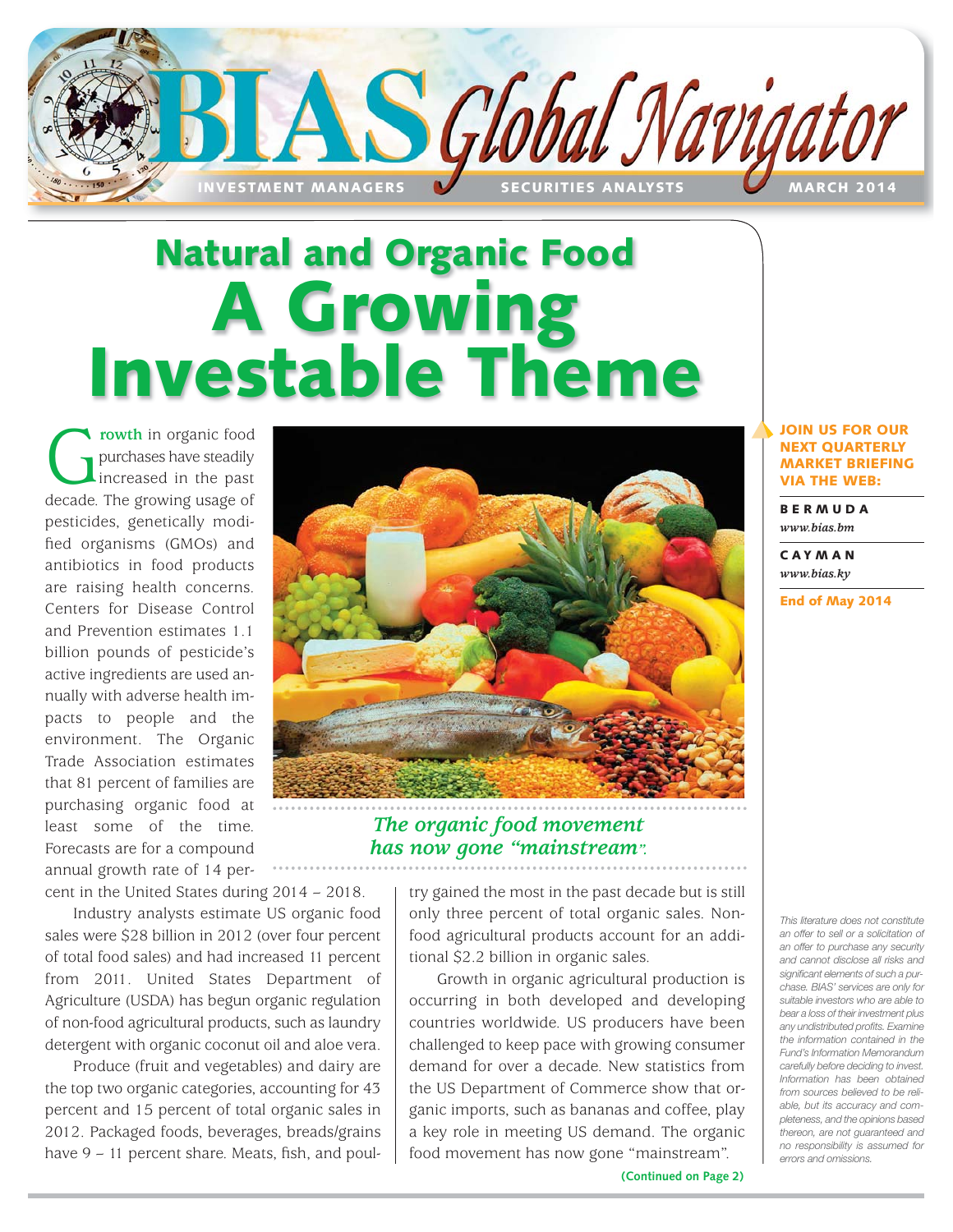## **Natural and Organic Food (Continued from Page 1)**

## **Natural versus Organic**

*The global organic food market is expected to grow from \$57.5 billion in 2010 to \$104.7 billion in 2015.*

Another equally important "sub trend" is a growing interest in "Natural" versus "Organic" food. The term "Natural Food" is widely used in food labeling and marketing. There are no rules in the United States for "Natural Food" labeling. Natural food is broadly defined as "foods that are minimally processed and do not contain manufactured ingredients or additives; such as hormones, antibiotics, sweetners, food colouring, or flavors that were not in the food originally." Many consumers are unwilling to pay more for organic products, wondering if they are really better. A 2012 survey said 30 percent were not willing to pay more for organic products while at the same time natural products are rising in preference. More and more consumers are looking at content labels.



Organic foods are produced using methods of organic farming – with limited modern synthetic inputs such as pesticides and chemical fertilizers. Organic foods are also not processed using irradiation, industrial solvents or chemical food additives. Organic food production is a heavily regulated industry with standards that have been set in the European Union, United States, Canada, Mexico, Japan and many other countries. Only during the 20th century was a large supply of new chemicals introduced into the food supply. The organic farming movement arose in the 1940s in response to the industrialization of agriculture and was known as the Green Revolution.

## **Natural and Organic Food Market – Trends and Forecasts to 2018.**

Opportunities for an expanding organic food market are significant in the United States and globally. Major factors leading to growth are increased concerns regarding health issues, environmental protection, food safety, animal welfare, and increasing acceptance and use of natural and organic products.

Both demand and government funding and oversight are expected to fuel growth in the sector. Organic food production emphasizes conservation of water and soil, environment concerns, reusable resources, limited use of pesticides, and chemicals.

The global organic food market is expected to grow from \$57.5 billion in 2010 to \$104.7 billion in 2015. North America has a compound an-

> nual growth rate of 14 percent while Europe has the largest market share with revenues of \$28 billion. Rest of the world – Latin America, Australia and others are expected to grow at the highest rate of 16.5 percent.

> Drivers for the organic and natural food producers are product innovation, focus on product quality and packaging and increasing earnings capacity. The growth in natural and organic grocery trends also has led to the increase of specialty sections within traditional grocers. Whole Foods Market is the dominant player in the United States, although competition from new "pure

play" entrants is compressing their margins while they focus on volume growth. Increased competition is good for consumers interested in healthy eating.

**Key companies:** Earth's Best, Amy's Kitchen, Green & Black's, 365 Everyday Value (Whole Foods), Organic Valley, Hain Celestial, White Wave, United Natural Foods, Dean Foods, Kroger Companies, Clif Bar & Co, Dole Foods, EVOL Foods, Newman's Own, Stonyfield Farm and others.

BIAS portfolios hold a diversified group of companies that are taking advantage of Healthy Living Trends: Whole Foods Market, Hain Celestial, and Chipotle Mexican Grill.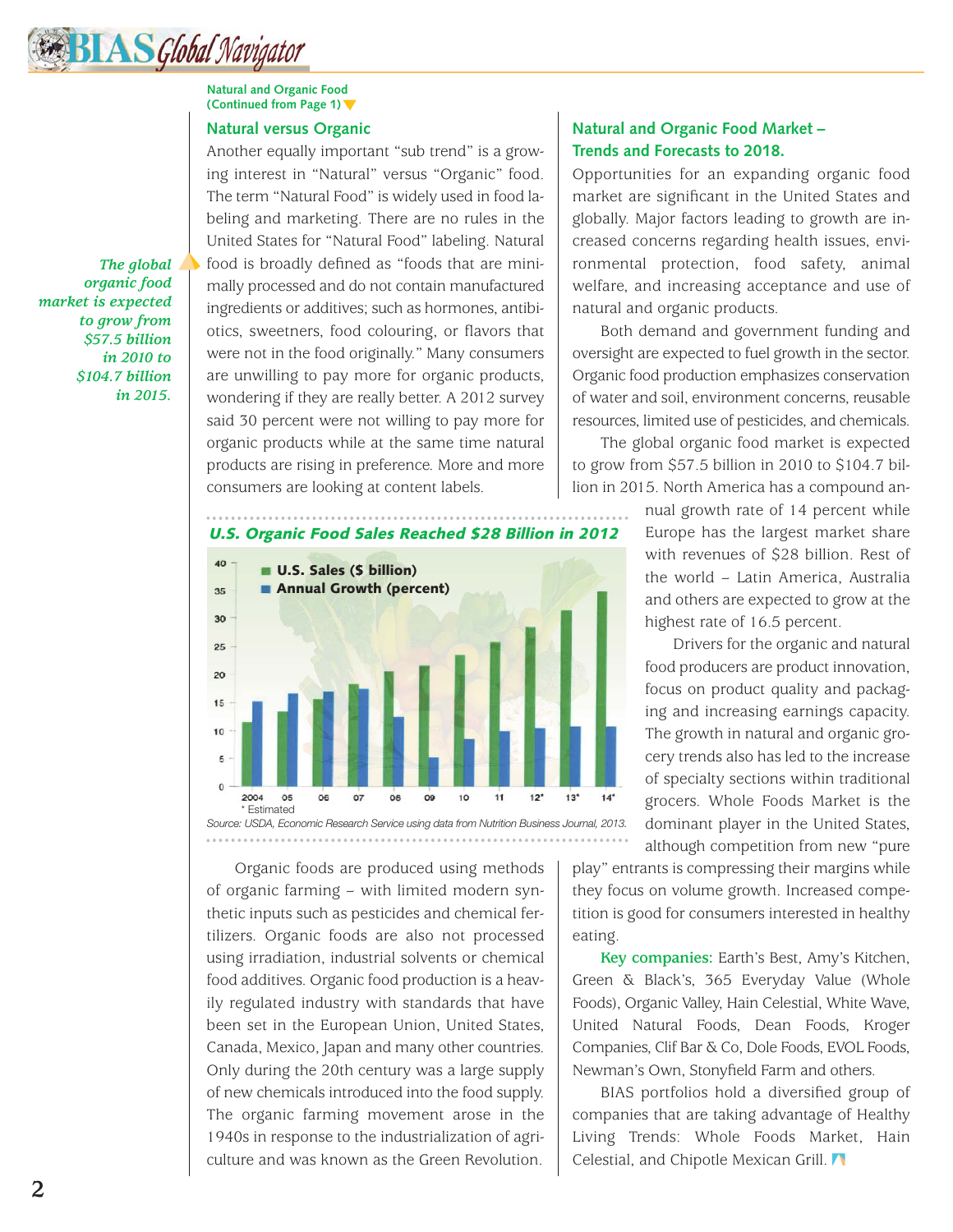**BIAS** Global Navigator

## **CRIMEA** *and Punishment*

**Putin's actions and motives with respect to**<br>the absorption of Crimea into Russia re-<br>main disturbing to Western officials.<br>Current and former intelligence offithe absorption of Crimea into Russia remain disturbing to Western officials. Current and former intelligence offi-

cers say the keys to understanding Putin's decision-making lie in Russian history and in his mission to create a Eurasian Union. "After several rounds of NATO expansions and after the US developed extensive relations with some other countries in the Soviet Union,

Russia feels it has every reason to push back and expand its sphere of privileged interests, primarily in the territory of the Soviet Union," said Rumer, a former US national intelligence officer for Russia and Eurasia who's now at the Carnegie Endowment, a Washington policy group. Russians derive a sense of security from distance, Rumer said.

As the US and Allies imposed sanctions on a number of Russian officials, some Russia scholars pointed to a dangerous dynamic in which Western moves intended to deter Moscow may be seen instead as aggression, such as NATO's decision to move fighter jets to Baltic States and announce increased military cooperation with Ukraine. Indeed, the esteemed and respected Henry Kissinger argues persuasively that the only real solution is for

*"Putin to realize that, whatever his grievances, a policy of military impositions would produce another Cold War. For its part, the United States needs to avoid treating Russia as an aberrant to be patiently taught rules of conduct established by Washington."*

## **What Putin is Risking**

Putin took huge risks. He violated UN Security Council law and damaged his hard earned credibility in the process. (Recall that he was instrumental in negotiating Syria's surrender of chemical weapons.) Additionally, the Russian military is in decline; thus, Russia's only real power is its seat on the UN Security Council and the veto that position brings. Fundamentally, the economic risk of sanctions could be profound as the Russian economy grew only 1.8 percent in 2013 and is expected to grow only 1.3 percent in 2014.

In the end, Putin sees any attempt to impose non-Russian values, especially the "universal values" argued by the West in general and the US in particular, as a threat. For him, Russia is more than just a nation, a people, a state. It is also a separate civilization.

## **Investment Implications**

Putin has very little margin for negotiations. For investors, prudence argues for avoiding Russian markets while preparing for some economic fallout in the eurozone. Broad sanctions are sure to dampen economic momentum in Germany in the near term owing to the substantial trade between the two nations. Consequently, despite our optimism about eurozone economic prospects, we reduced our European exposure to neutral given the current Crimea situation.

*The economic risk of sanctions could be profound as the Russian economy grew only 1.8 percent in 2013 and is expected to grow only 1.3 percent in 2014.*